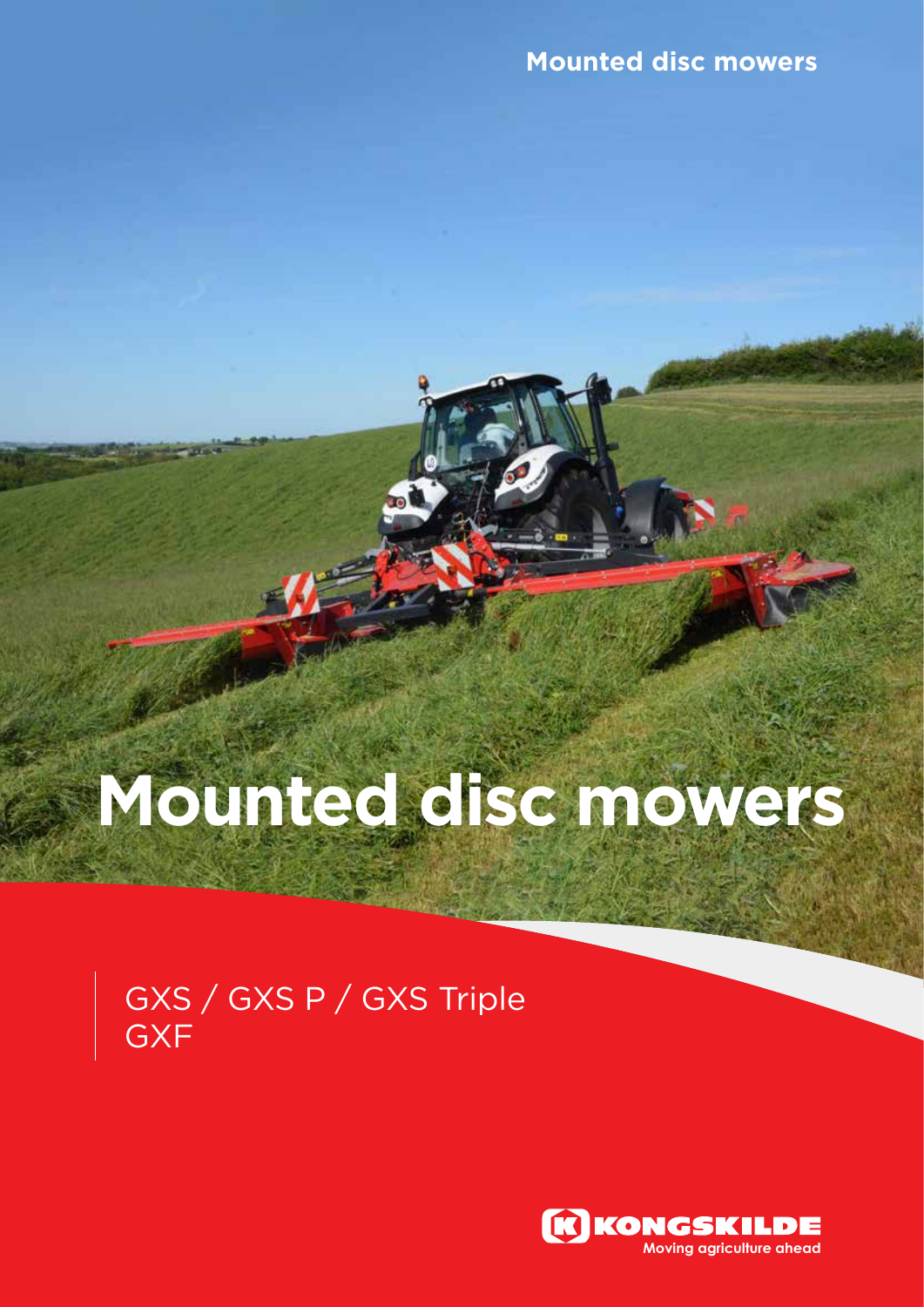## Cutter bar GXS



### The GXS disc mowers are equipped with the unique smooth Kongskilde cutter bar, which is characterized by:

### **Features:**

- **Top Service**
- Perfectly smooth underside
- Low cutter bar
- Well protected cutter bar from underneath and inside
- Q+ blades with long life
- Full-covering skids which protect the gearbox from underneath

### **Benefits:**

- Spares the field and the crop during mowing and ensures quicker regrowth
- Ensures uniform stubble and a good flow in difficult conditions
- Longer life and lower costs

The Kongskilde cutter bar has a perfectly smooth bottom. The large bearing surface gives a low ground pressure.

With the Kongskilde cutter bar it is possible to leave a low and even stubble down to 40 mm since you can adjust the cutter bar to a low cutting angle of only 3º. You obtain a lower cut and thereby a uniform stubble height and a better flow in the machine.

The twisted Q+ blades are reversible and leave excellent stubble. The blades are immensely strong and have a long working life.



The counter knife is 2 mm higher than the cover of the cutter bar



Q+ disc with twisted Q+ blades



Protection of the cutter bar. The cutter bar is well protected against damage. The skid acts as integrated stone guard.



The Top Service design of the cutter bar makes it possible to check and replace a gear wheel or bearing on each disc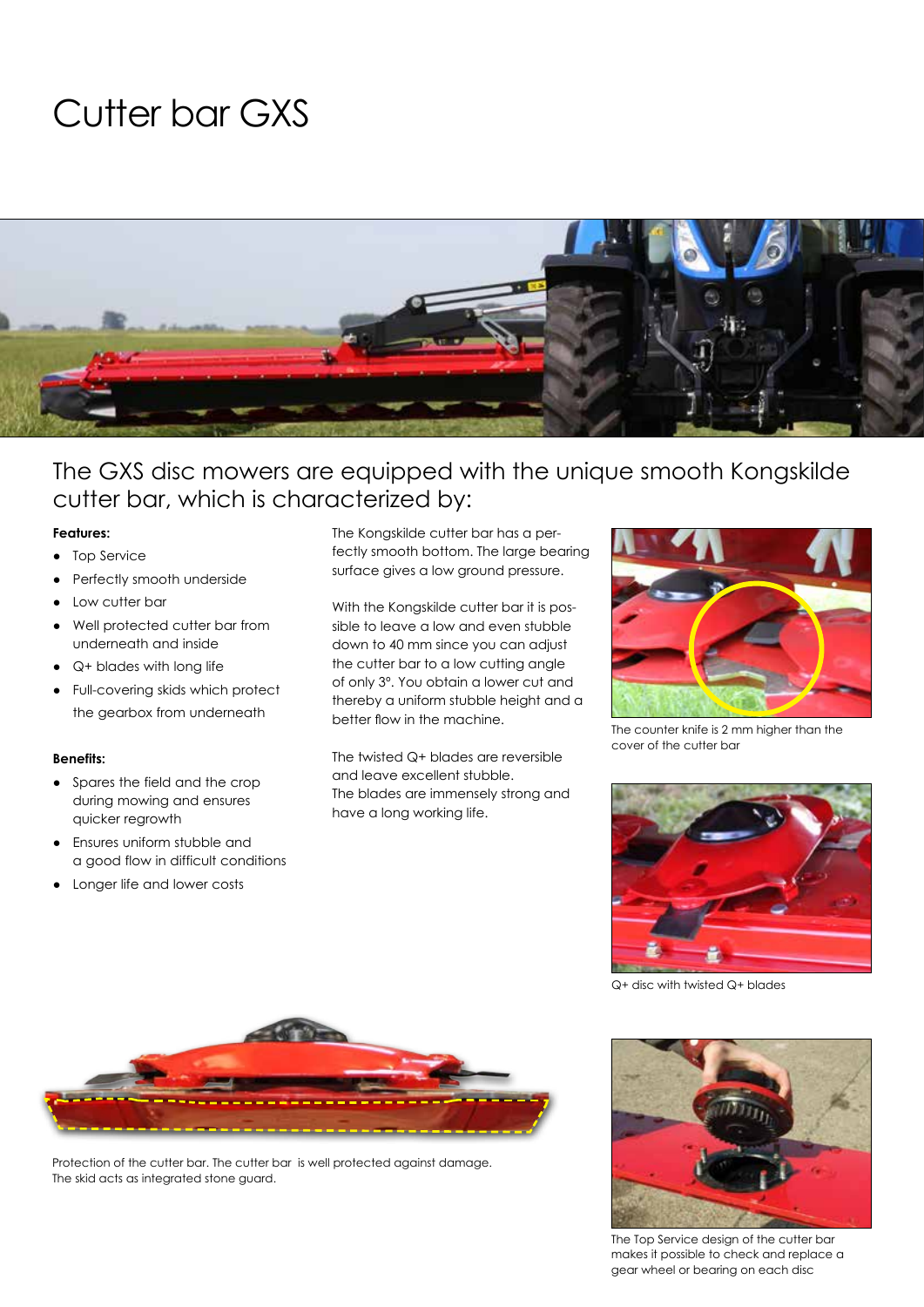# GXS without Conditioner / Easy Lift



### New range of pendulum suspended disc mowers

### **Features:**

- Strength and reliability
- Quick change knives
- Higher comfort and capacity
- Mechanical/hydraulic suspension of the cutting unit
- High clearance from ground to gearbox
- Adjustable Easy Lift
- Pendulum suspension

### **Benefits:**

- Easy to pass a mown swath
- Ensures that low ground pressure is distributed evenly over the whole width of the cutting unit
- Not necessary to lift the link arms and you avoid deviation of the PTO shafts with risk of vibrations that may reduce the life.

### **Adjustable Easy Lift**

Easy Lift means that the lift cylinder lifts the machine off the ground during headland turns. The height of the headland lift can be adjusted continuously.



The GXS-machines have centre suspension which ensures good ground adaptation



Adjustable Easy Lift, easy and fast to manoeuvre the machine



High clearance from ground to gearbox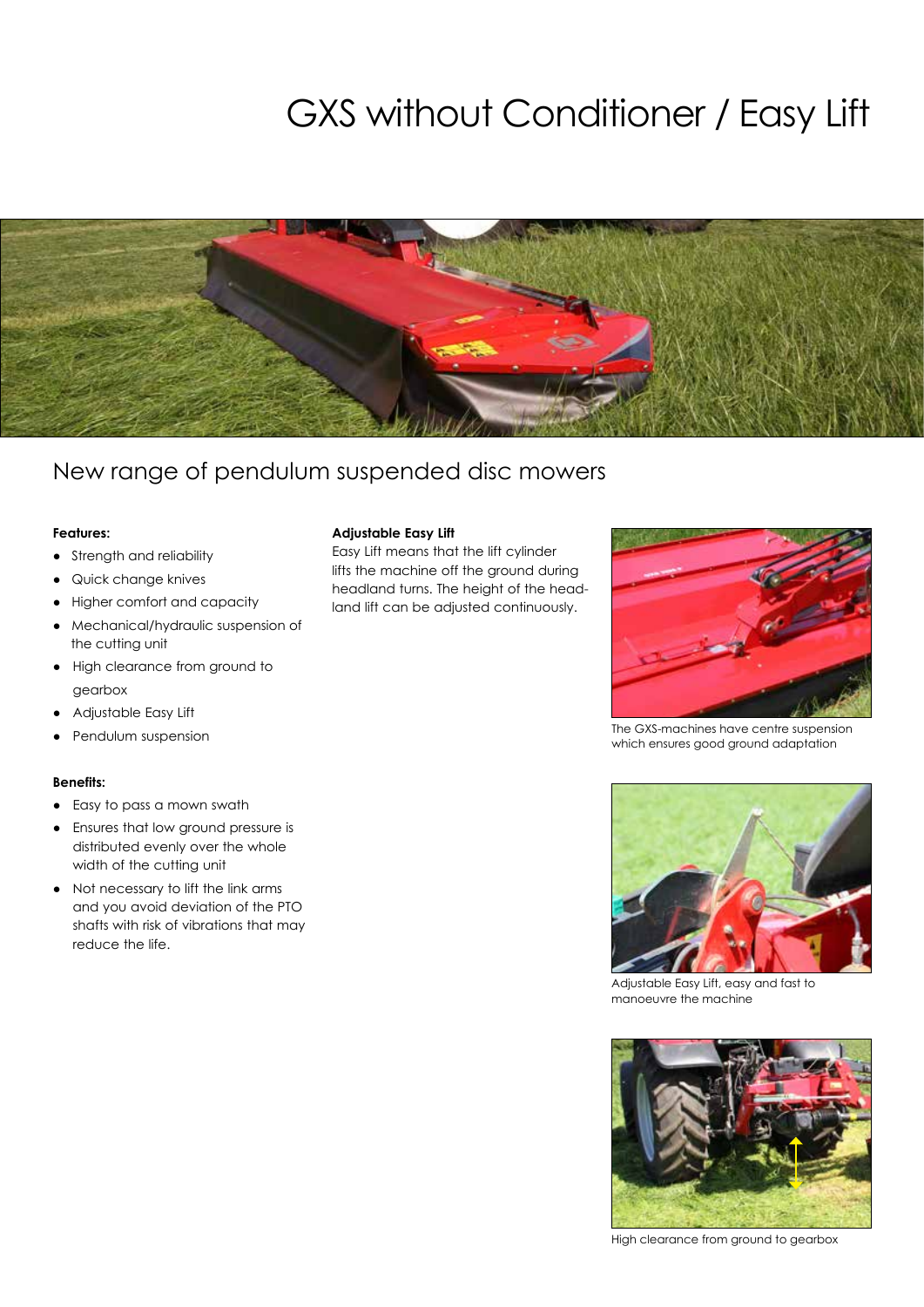# GXS-P with Conditioner



### The GXS-P machines are equipped with Kongskilde's effective PE finger conditioners.

The PE finger conditioner ensures quick drying of the grass and simultaneously preserves the fodder value.

### **Features:**

- Top Dry: With one handle the machine can be adjusted for wide spreading and additional conditioning.
- Easy maintenance: The PE-conditioner is operated with belt drive.
- Flexible PE fingers (sideways) can resist big stones and thereby prevent potential damage inside the machine if it collides with a big obstacle. Strong and stable conditioner in rotating direction, also in very heavy or thin amounts of crop.
- Long life: The PE-conditioners are of the "Y" finger type. They are made of polyethylene, are very hard-wearing and have a long life. The fingers are easy to replace.



- A dry matter content of 30 %, which is normally used for making silage, is already achieved after 1 day in the wide but thin swath.
- Minimum maintenance. The belt drive also acts as a shock absorber and safeguards the transmission.
- Even swath all the time, higher quality feed which gives a higher output for the following milk production.



GXS –P Top dry is activated without tools and ideal for efficient wide spreading



Adjustment of the degree of conditioning on the PE-conditioner is made without tools!



Top Dry activation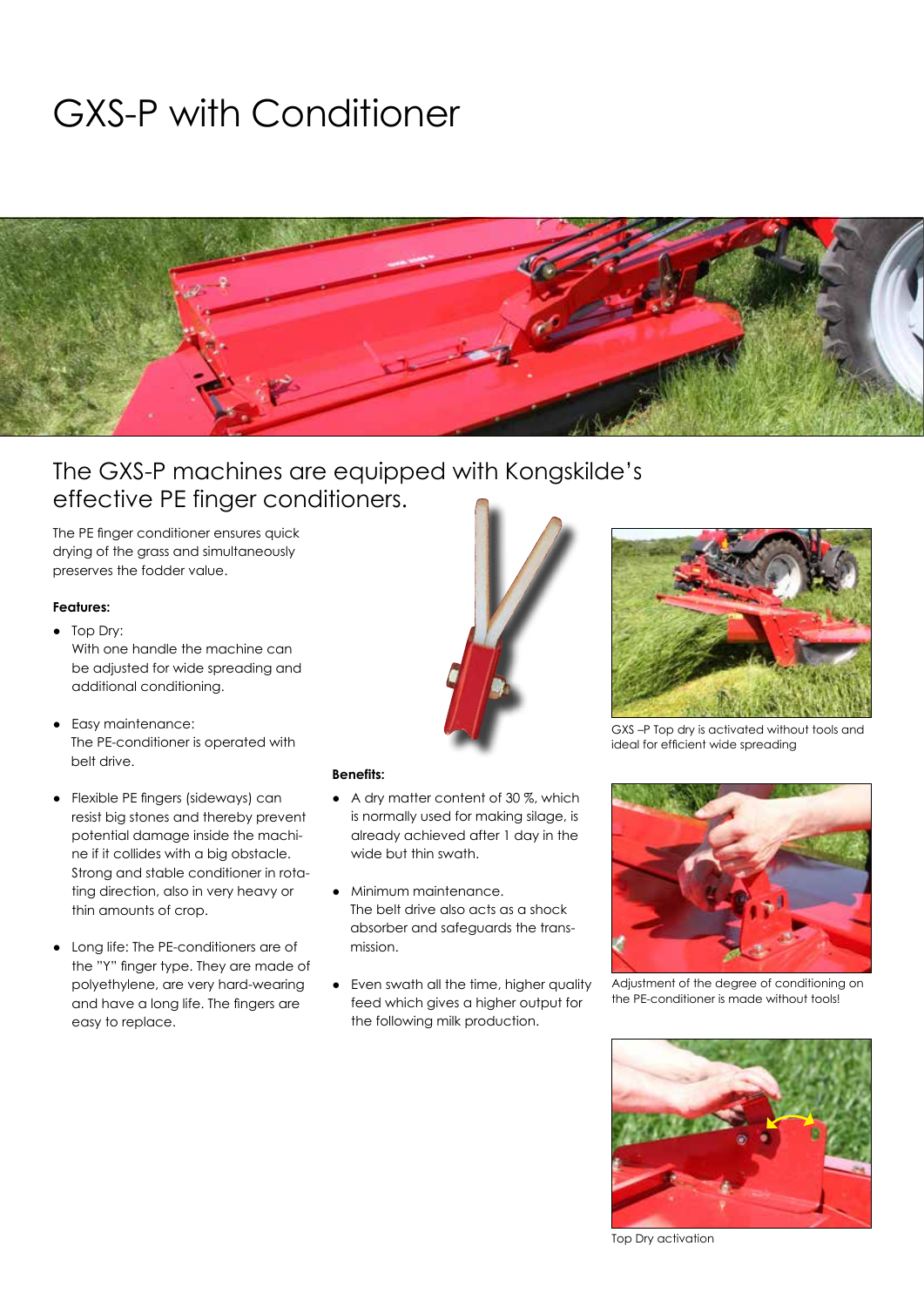



Top Dry is the name of Kongskilde's simple, but efficient system for wide spreading. If Top Dry is activated, the grass is spread over 80 % of the working width and conditioning is increased.

Kongskilde has examined the relation between swath width and drying speed and proved that a wide but thin swath provides the most efficient drying.

A dry matter content of 30 %, which is normally used for making silage, is already achieved after 1 day in the wide but thin swath. The same degree of dryness is only achieved after 3 days in the very narrow and thick swath.



Top Dry

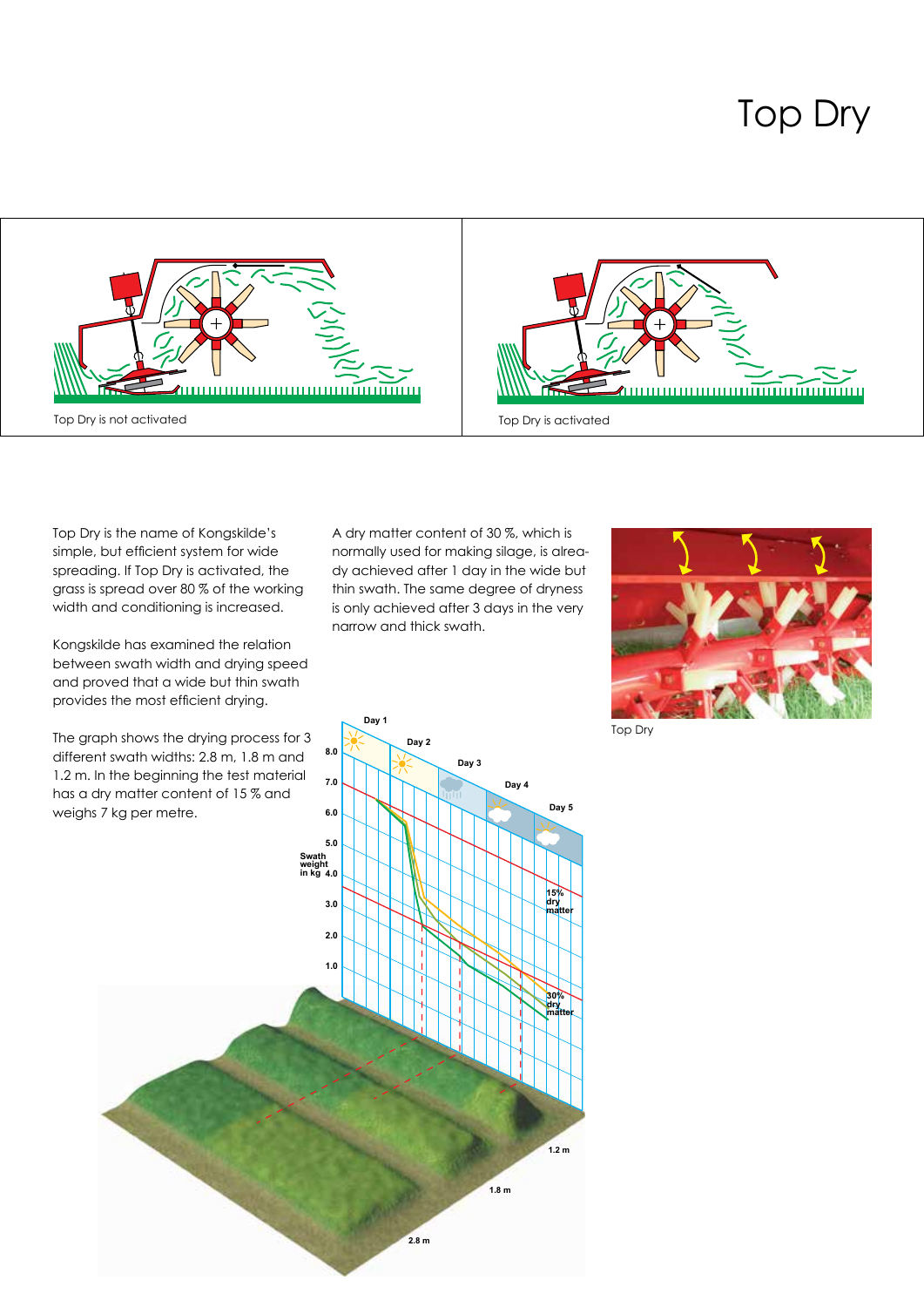### GXS mechanical / hydraulic suspension Vari Float



#### **Features:**

- The ground pressure is adjusted without tools. The pendulum suspension distributes the ground pressure evenly across the whole working width.
- GXS Vari Float is with hydraulic suspension and apart from this the machine has the same features as the GXS with mechanical relief. The cutting unit is relieved by a hydraulic cylinder.
- It is possible to see from the cabin the actual pressure on the field and thereby adjust it to optimal ground following.
- 1 single acting cylinder, which gives the opportunity to lower the ground pressure down to app. 0 kg.

- Makes it possible to adjust the ground pressure and ground following from the tractor seat during operation.
- Perfect clean cut. Spares the field and the crop and ensures quick regrowth.



Standard transport position



Hydraulic suspension



A Manometer shows the ground pressure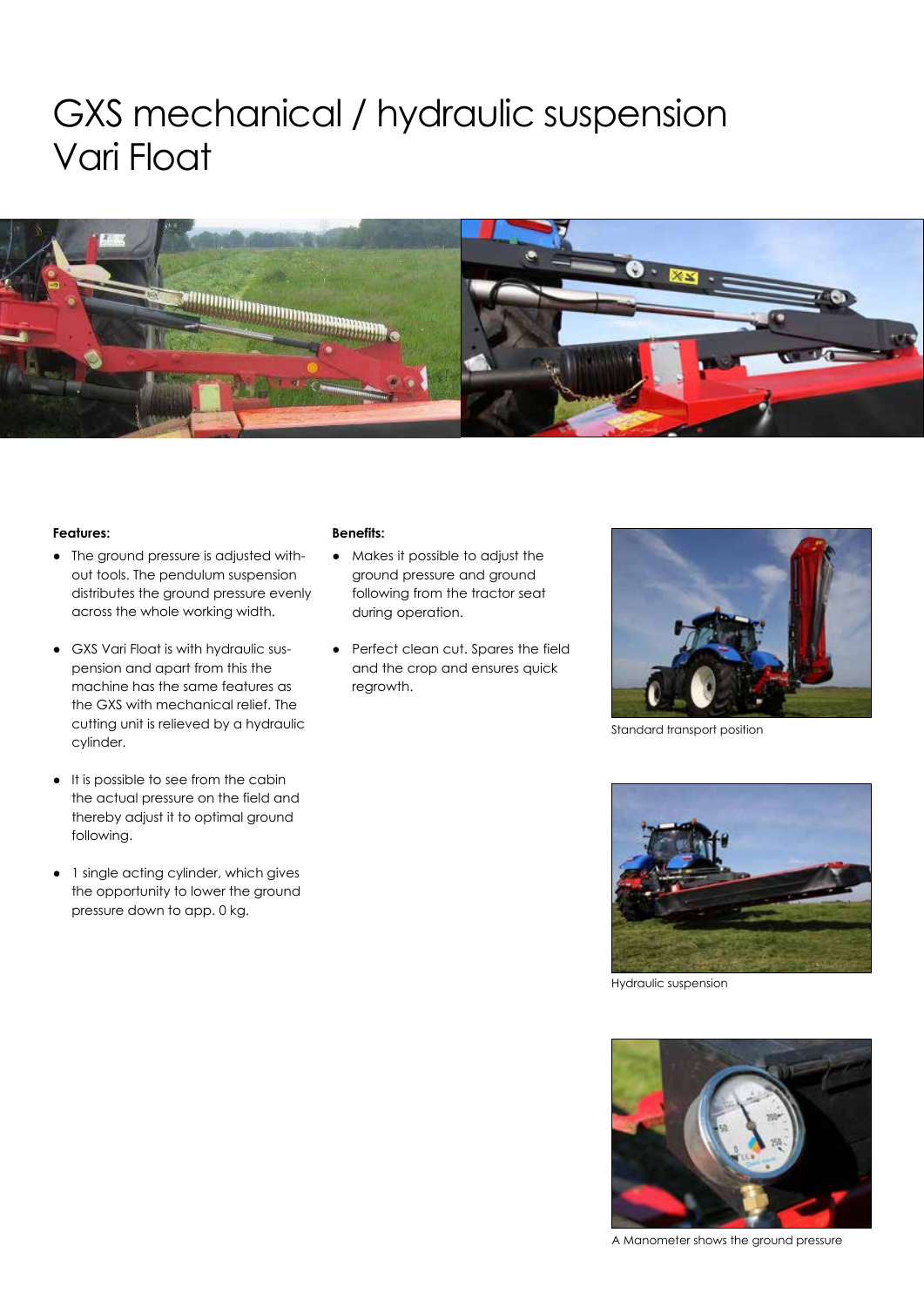### Protection of the gearbox



#### **Features:**

- Mechanical stone release: This is a new unique patented stone release from Kongskilde. With the rubber unit on the top you can adjust the stone release continuously. There are no pawls that can be worn.
- Hydraulic stone release: The hydraulic stone release gives you the outmost safety and can be controlled during work. In addition the hydraulic stone release gives you the feature of more than one transport option.
- Automatic transport safety device When the cutting unit is raised an automatic transport safety device is activated, which fixes the machine during transport and driving on headlands.
- Different transport options:
	- Lateral vertical fold
	- Rear vertical fold (requires hydraulic stone release)
	- Rear horizontal fold (requires hydraulic stone release)

- You don´t have to leave the cabin to change from work to transport position. The machine is user friendly and offers first class comfort.
- Gives a lot of opportunities and a good weight distribution, especially in hilly conditions.
- Perfect view to the rear when driving on the road.



Mechanical stone release



Hydraulic stone release



Automatic transport safety device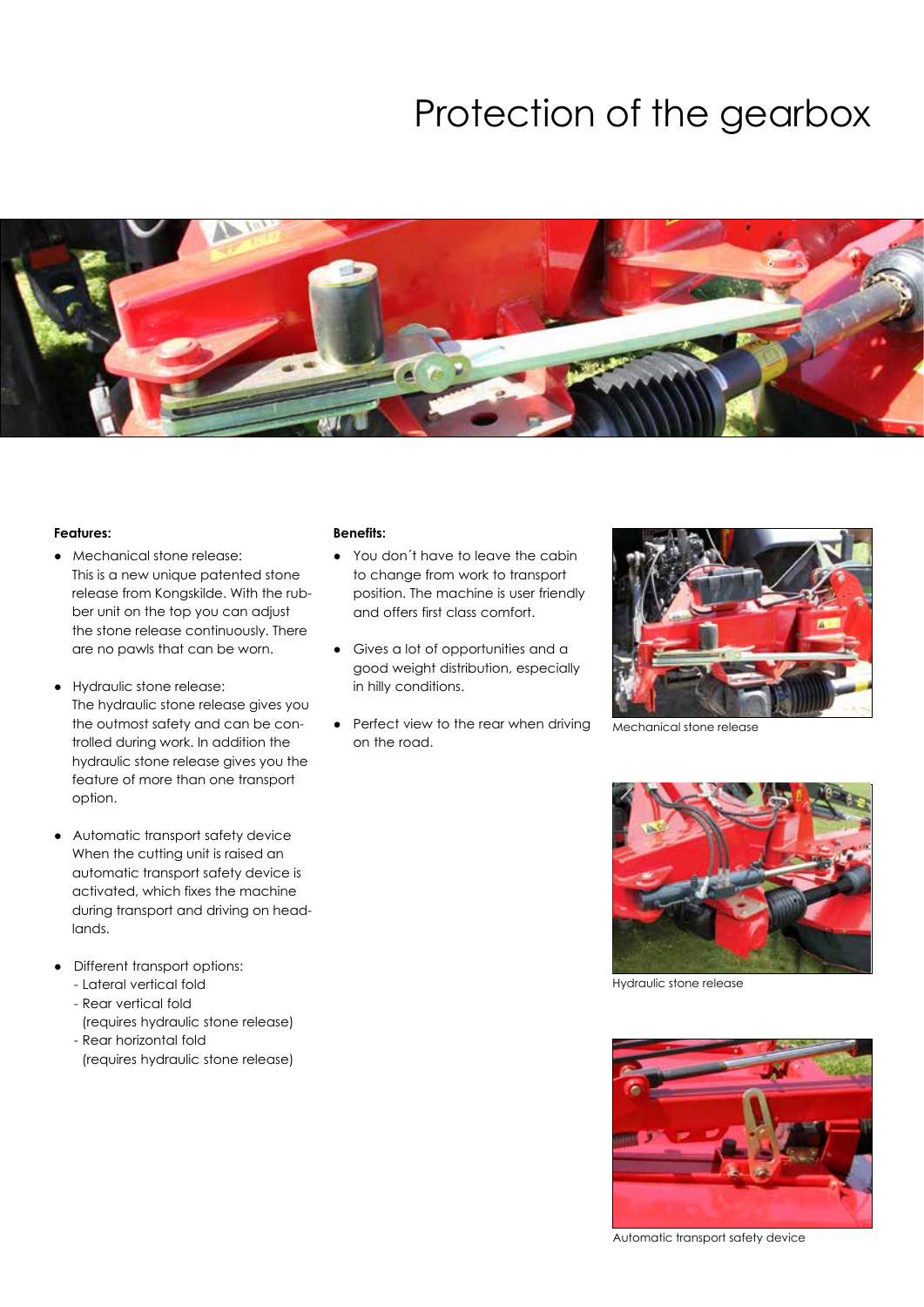### GXS-Triple



#### **Features:**

● With a GXS triple mower you can increase the capacity even more. A GXS 9005/9005 P triple mower together with a front mower has a working width of 8.60 m and a capacity of up to 15 ha/h.

 The machine, which consists of two pendulum suspended cutting units with 8 discs each, has very low power consumption and can be operated with a 103 kW/140 HP tractor. The tractor's own hydraulics can be used to operate the machine.

 The 3-point suspension is compact and stable and made of highstrength steel which means lower weight. GXS 9005 is available with or without conditioner.

- Triple set means increased capacity
- Only one cutting unit: If you wish to work with only one cutting unit it is possible by using the tractor's own hydraulics for this purpose. Thereby you avoid secondary cutting of already mown material.



Adjustment of conditioner plate



VariFloat suspension system



Working with one cutting unit Transport position and the Unit of the Unit of the Unit of the Unit of the Unit of the Unit of the Unit of the Unit of the Unit of the Unit of the Unit of the Unit of the Unit of the Unit of t

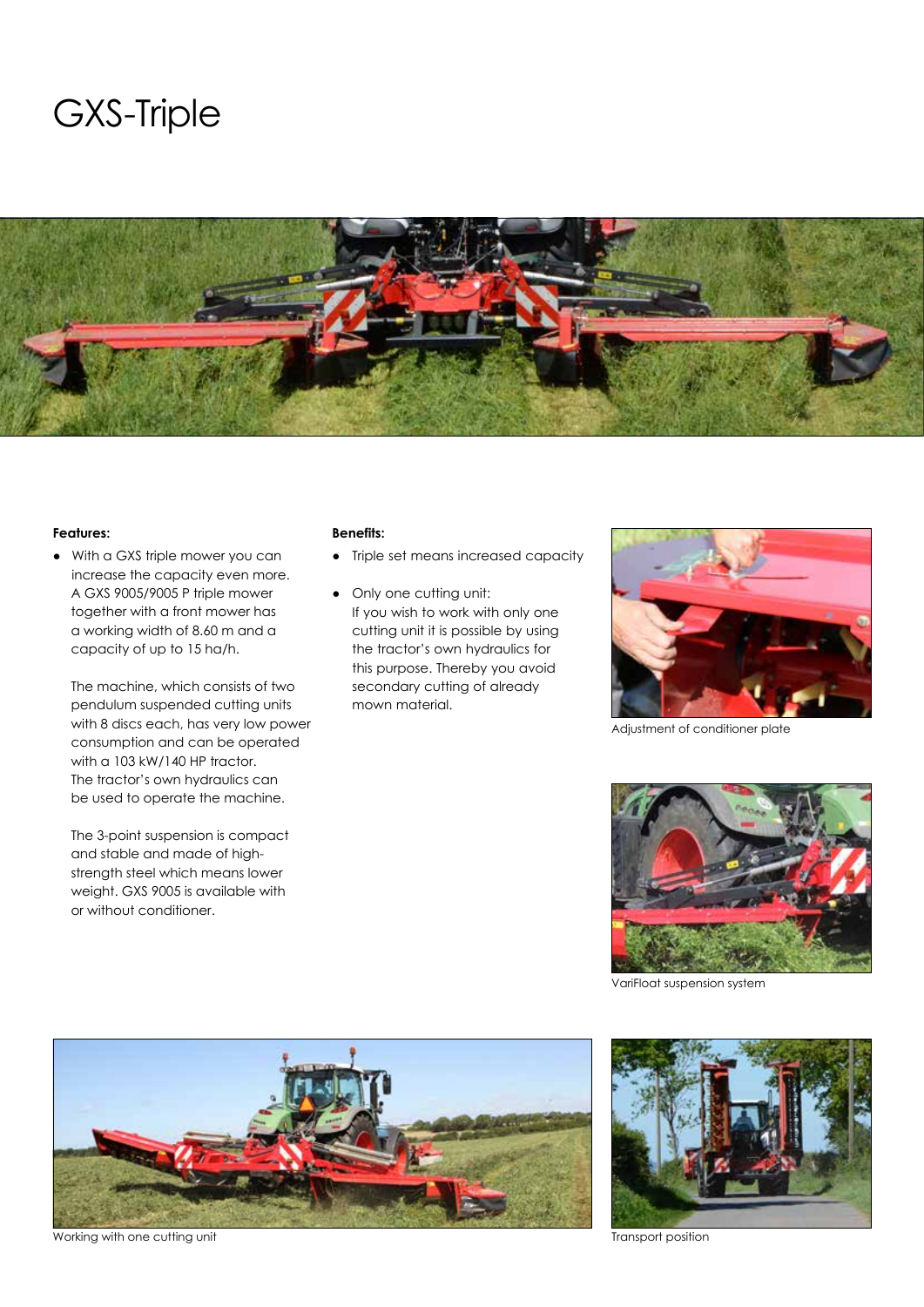

### Contour Float ensures good ground following

#### **Features:**

- 
- Perfect ground following
- Reduces contamination of the feed
- Saves money and guarantees longer machine life

The machines are equipped with Contour Float which is Kongskilde's new system for ground contour following. The new system, Contour Float, gives the GXF front mower exceptionally good ground following abilities which ensure a good working quality and perfect stubble, even under difficult ground conditions.



Contour Float - Sideways following



Contour Float - even ground following



Contour Float - uneven ground following

#### **Benefits:**

- 
- Kongskilde cutter bar:

● Q+ quick replacement of blades.

- Low cutter bar
- Smooth bottom
- Integrated stoneguard

### ● Contour Float:

 Sideways inclination of 12°. Vertical movement of up to 55 cm. The cutter bar tips back and forth (16°) so that is remains parallel to the ground.

 The cutting unit is suspended and trailed in a headstock. Contour Float thereby absorbs the impact and safeguards the machine, even at high speed.

- One hydraulic outlet.
- The suspension reduces damage on the cutter bar because of the parallelogram.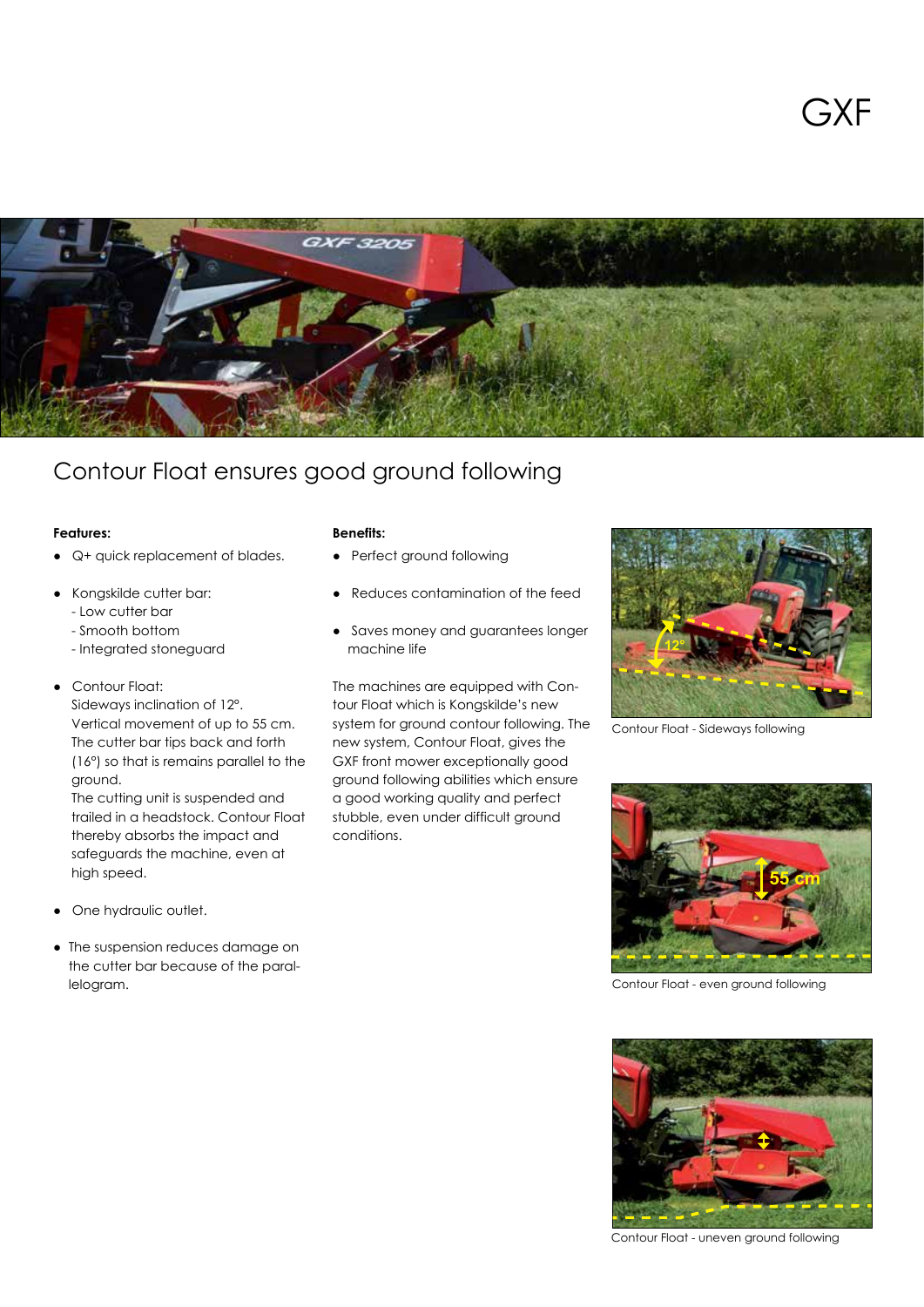# Technical data



|                          | GXS 2805              | GXS 3205                                              | GXS 3605              | <b>GXS 4005</b>       |
|--------------------------|-----------------------|-------------------------------------------------------|-----------------------|-----------------------|
| Working width            | 2.80 <sub>m</sub>     | 3.15 m                                                | $3.55 \text{ m}$      | $3.86$ m              |
| Conditioner type         | Springs / Vari Float  | Springs / Vari Float                                  | Vari Float            | Vari Float            |
| Swath width              | $2.20 \text{ m}$      | 2.60 m                                                | 2.95                  | 3.30                  |
| Top Dry (wide spreading) |                       |                                                       |                       |                       |
| Type of disc             | $Q+$                  | $Q+$                                                  | $Q+$                  | $Q+$                  |
| Type of blade            | <b>Twisted blades</b> | <b>Twisted blades</b>                                 | <b>Twisted blades</b> | <b>Twisted blades</b> |
| Number of discs/blades   | 7/14                  | 8/16                                                  | 9/18                  | 10/20                 |
| Easy Lift                | Yes                   | Yes                                                   | Yes                   | Yes                   |
| Tractor, minimum         | 42 kW/57 HP           | 51 kW/70 HP                                           | 60 kW/81 HP           | 66/90 HP              |
| Power take-off           | $1\% - 6$ splines     | $1\% - 6$ splines                                     | $1\% - 6$ splines     | $1\% - 6$ splines     |
| PTO                      | 540/1000 rpm          | 540/1000 rpm                                          | 1000 rpm              | 1000 rpm              |
| Link arm category        | Ш                     | $\mathbf{I}$                                          | $\mathbf{III}$        | $\mathbf{III}$        |
| Oil outlets              |                       | 1 SA (+1SA with VariFloat) 1 SA (+1SA with VariFloat) | $2SA + IDA$           | $2SA + IDA$           |
| Weight                   | 815 kg                | 860 kg                                                | 940 kg                | 1060 Kg               |

|                          | GXS 2805 P            | GXS 3205 P            |
|--------------------------|-----------------------|-----------------------|
| Working width            | 2.80 <sub>m</sub>     | 3.15m                 |
| Conditioner type         | PE-fingers            | PE-fingers            |
| Swath width              | $1.20 - 2.50$ m       | $1.20 - 2.80$ m       |
| Top Dry (wide spreading) | 2.50 <sub>m</sub>     | 2.80 <sub>m</sub>     |
| Type of disc             | $Q+$                  | $Q+$                  |
| Type of blade            | <b>Twisted blades</b> | <b>Twisted blades</b> |
| Number of discs/blades   | 7/14                  | 8/16                  |
| Easy Lift                | Yes                   | Yes                   |
| Tractor, minimum         | 54 kW/73 HP           | 66 kW/90 HP           |
| Power take-off           | $1\% - 6$ splines     | $1\% - 6$ splines     |
| <b>PTO</b>               | 1000 rpm              | 1000 rpm              |
| Link arm category        | $\mathbf{II}$         | Ш                     |
| Oil outlets              | 2SA                   | 2SA                   |
| Weight                   | 1060 kg               | 1140 kg               |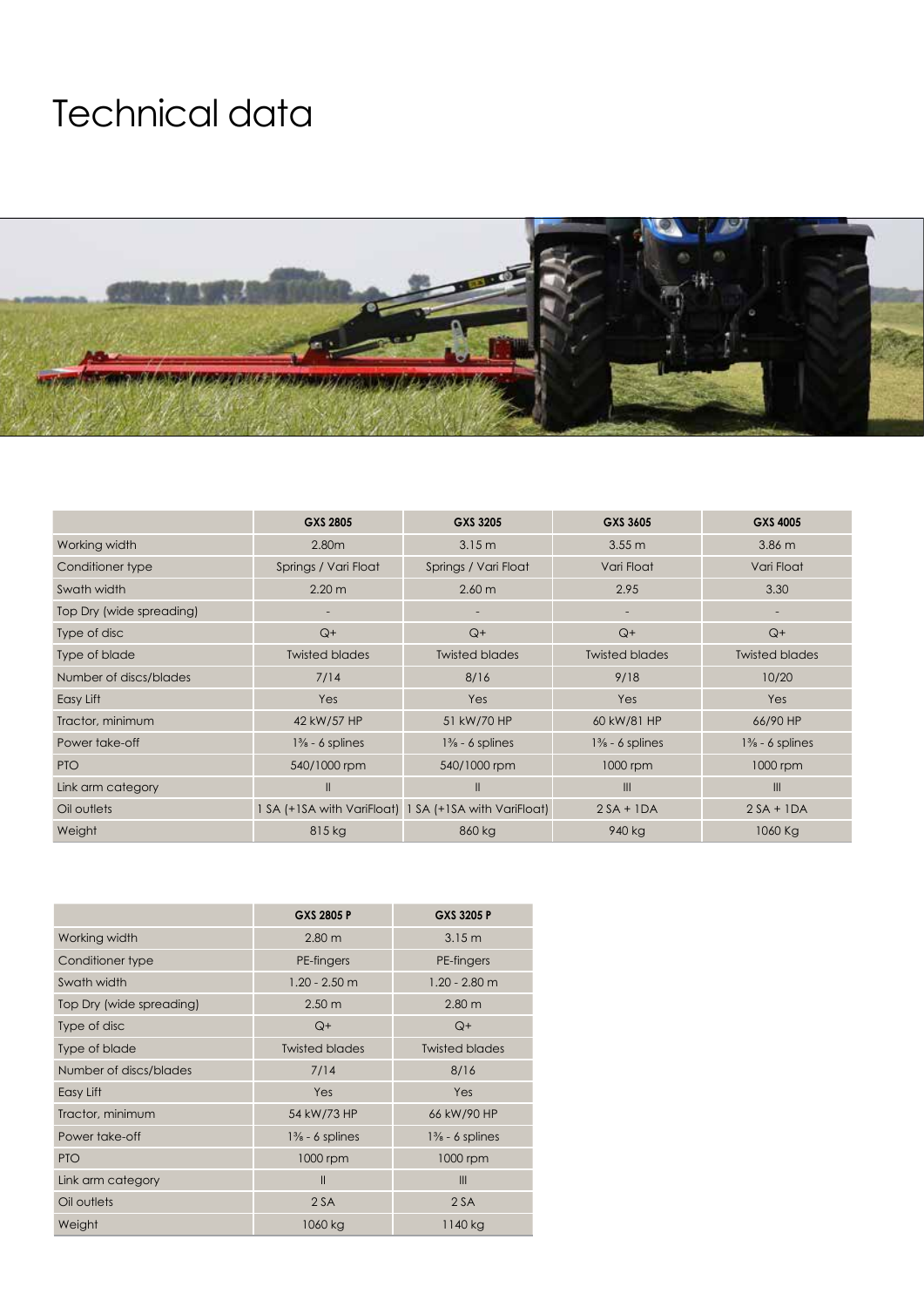

|                                | GXS 9005                            | GXS 9005 P                          |
|--------------------------------|-------------------------------------|-------------------------------------|
| Working width                  | $8.4 \text{ m}^* / 8.6 \text{ m}^*$ | $8.4 \text{ m}^* / 8.6 \text{ m}^*$ |
| Transport width                | 3.0 <sub>m</sub>                    | 3.0 <sub>m</sub>                    |
| Conditioner                    | -                                   | PE-fingers                          |
| Swath width                    | $2 \times 2.8$ m                    | $2 \times 2.8$ m                    |
| Suspension                     | Vari Float                          | Vari Float                          |
| Type of disc                   | $Q+$                                | $Q+$                                |
| Number of discs/blades         | 16/32                               | 16/32                               |
| Tractor, min.                  | 103 kW/140 HP**                     | 129 kW/175 HP**                     |
| PTO, size - type               | $1\% - 6$ splines                   | $1\% - 6$ splines                   |
| PTO, rpm                       | 1000 rpm                            | 1000 rpm                            |
| Link arm category              | $\mathbf{III}$                      | III                                 |
| Oil outlets                    | 3 SA                                | 3 SA                                |
| Lighting kit                   | Standard                            | Standard                            |
| Weight (without front machine) | 1800 kg                             | 2250 kg                             |

\*) The working width implies a combination with a front mower. \*\*) Minimum tractor size is including front mower

|                        | GXF 3205 P        | GXF 3605 P        |
|------------------------|-------------------|-------------------|
| Working width          | 3.15 m            | 3.55 <sub>m</sub> |
| Conditioner type       | PE-fingers        | PE-fingers        |
| Swath width            | $1.0 - 3.15$ m    | 1.20 <sub>m</sub> |
| Suspension             | Contour Float     | Contour Float     |
| Type of disc           | $Q+$              | $Q+$              |
| Number of discs/blades | 8/16              | 9/18              |
| Tractor, minimum       | 60 kW/82 HP       | 70 kW/95 HP       |
| Power take-off         | $1\% - 6$ splines | $1\% - 6$ splines |
| PTO, with free wheel   | 1000 rpm          | 1000 rpm          |
| Link arm category      | A-frame           | A-frame           |
| Oil outlets            | 1 SA              | 1 SA              |
| Weight                 | 1180 kg           | 1260 Kg           |